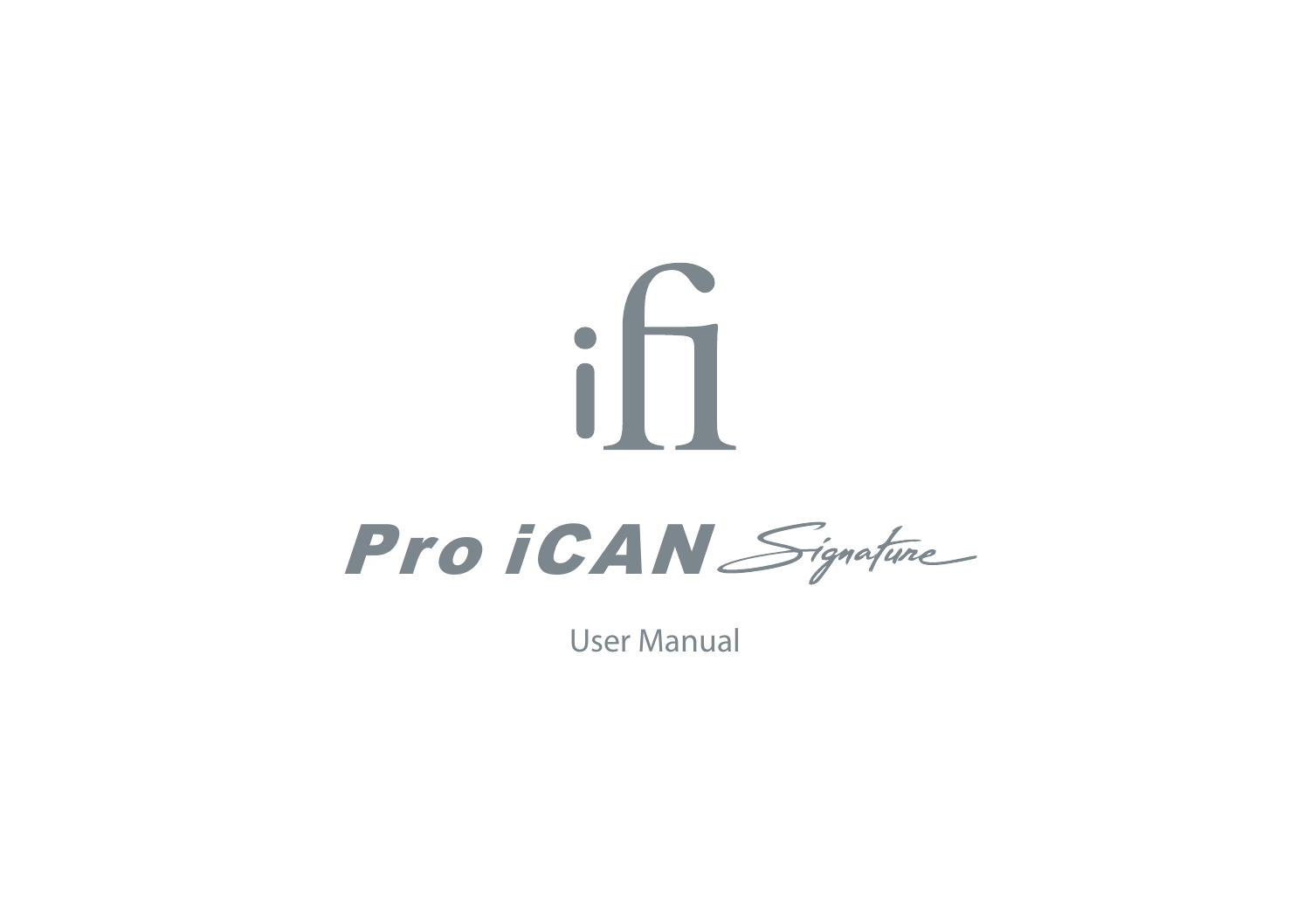**Thank you for purchasing this Pro series iCAN Signature. The Pro iCAN Signature is both :** 

**(i) a professional headphone amplifier** 

(ii) a fully-fledged, high-end preamplifier

**WARNING:** The Pro iCAN Signature is VERY POWERFUL and can offer very large amounts of sub-bass boost. As a starting point, always use the lowest gain possible and start with the volume set low and **X**Bass<sup>®</sup> set to OFF. iFi is not responsible for any ancillary equipment damage caused by the Pro iCAN Signature.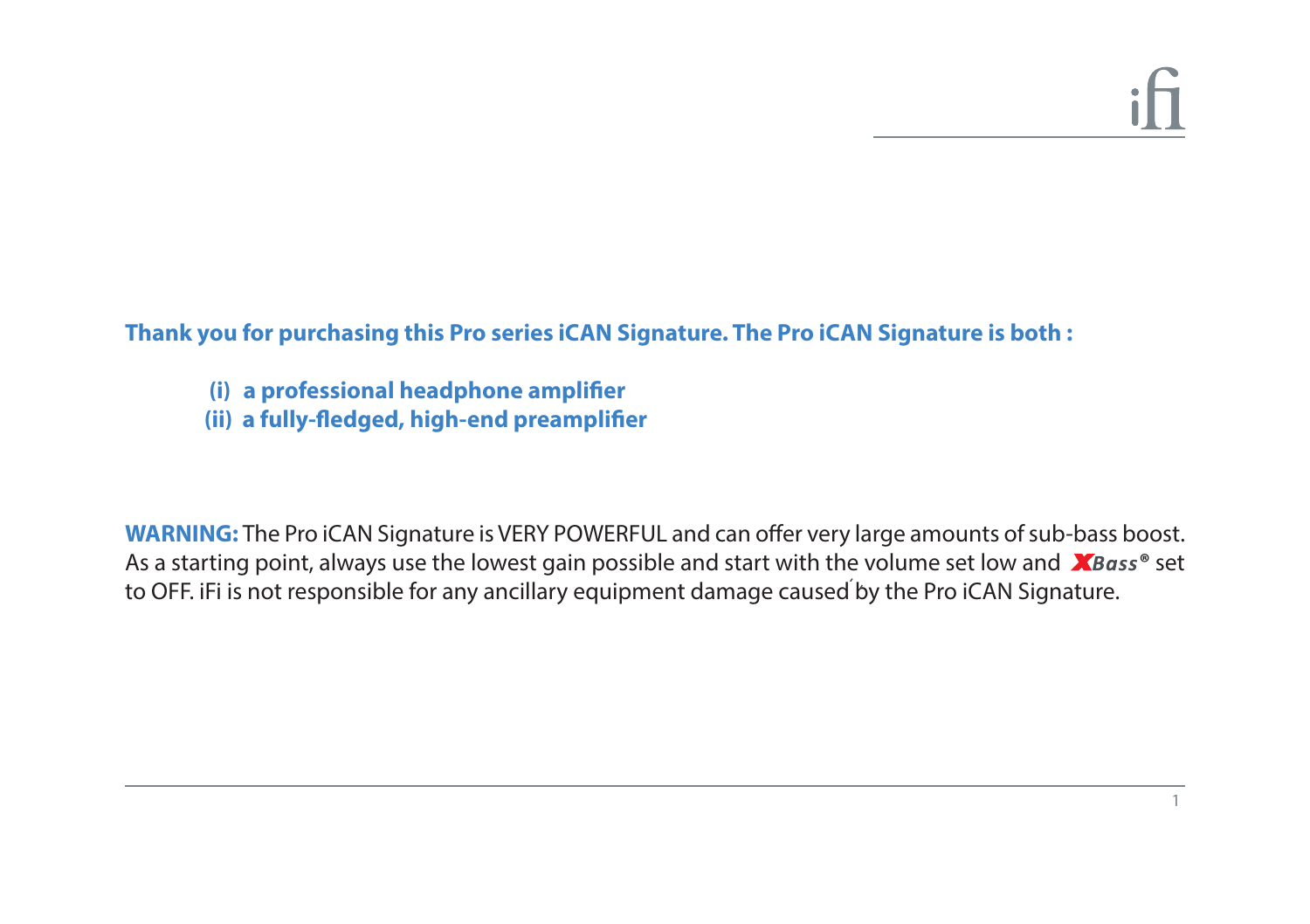ili



**LED Logo (illuminated) 1. Power Switch 2. Input Selector 3. 4. X**Bass<sup>®</sup> Bass Correction System **Operation Modes (Solid-State/Tube/Tube+) 5. Headphone Output Sockets 6. P.4 P.4 P.4 P.4 P.5 P.6**

| 7. 30 Holographic for Headphones <sup>®</sup> / |             |  |
|-------------------------------------------------|-------------|--|
| 3D Holographic for Loudspeakers® Systems        | <b>P.7</b>  |  |
| 8. NOS GE5670 Tubes                             | P.9         |  |
| 9. Gain Selection                               | P.9         |  |
| <b>10. Volume Control</b>                       | <b>P.10</b> |  |
| <b>11. IR Remote Control</b>                    | <b>P.10</b> |  |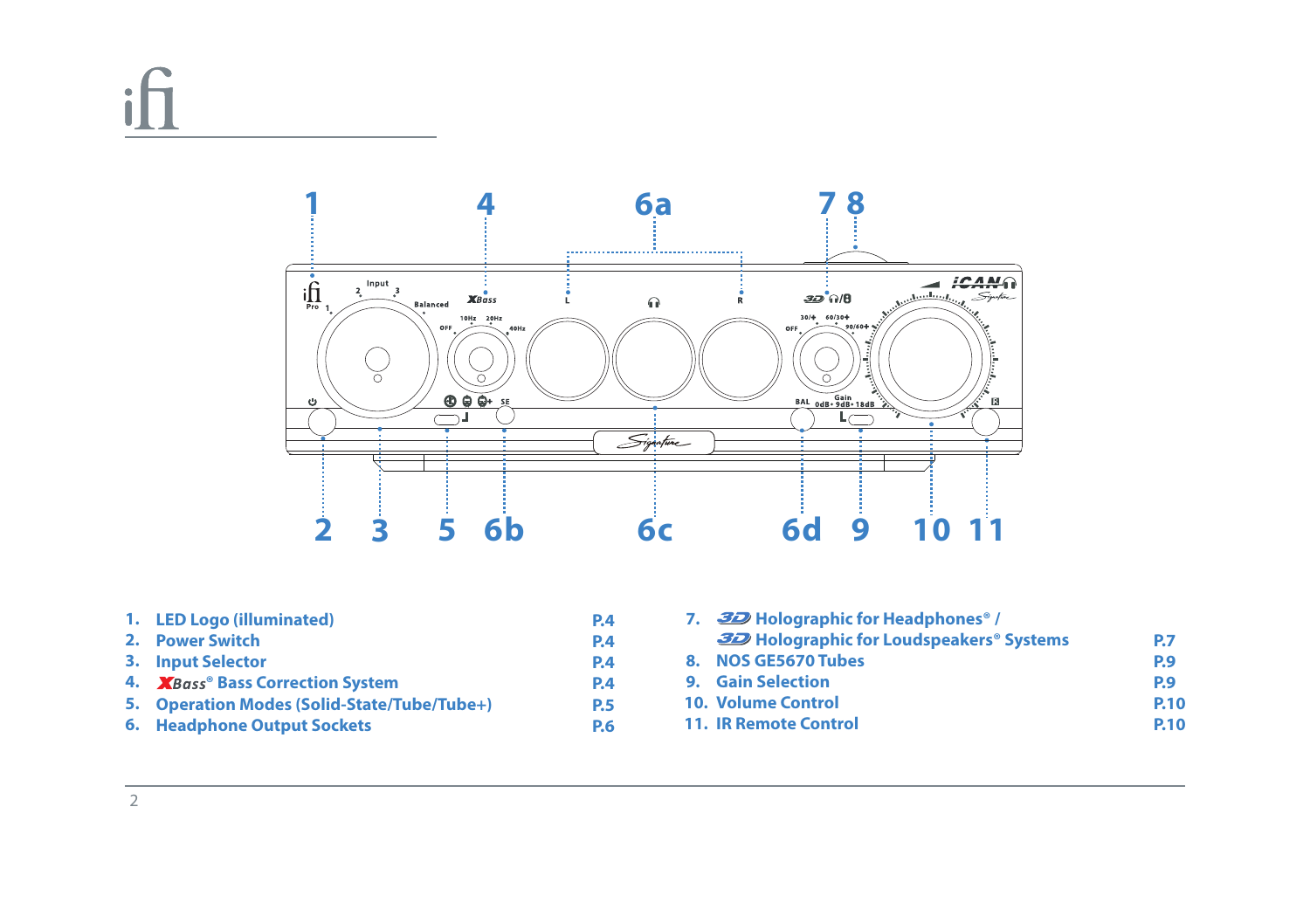# $\cdot$  1



| 12. Balanced Input                 |             | P.10 16. Quad-Damped Isolation Base Mount         |
|------------------------------------|-------------|---------------------------------------------------|
| 13. Unbalanced Inputs 1-3          |             | P.10 17. DC Loop-Out                              |
| <b>14. Balanced Line Output</b>    | <b>P.10</b> | 18. Connector for iFi Electrostatic Add-On Module |
| <b>15. Unbalanced Line Outputs</b> |             | P.10 19. DC Power Supply Input                    |
|                                    |             |                                                   |

**P.11 P.11 P.11 P.11**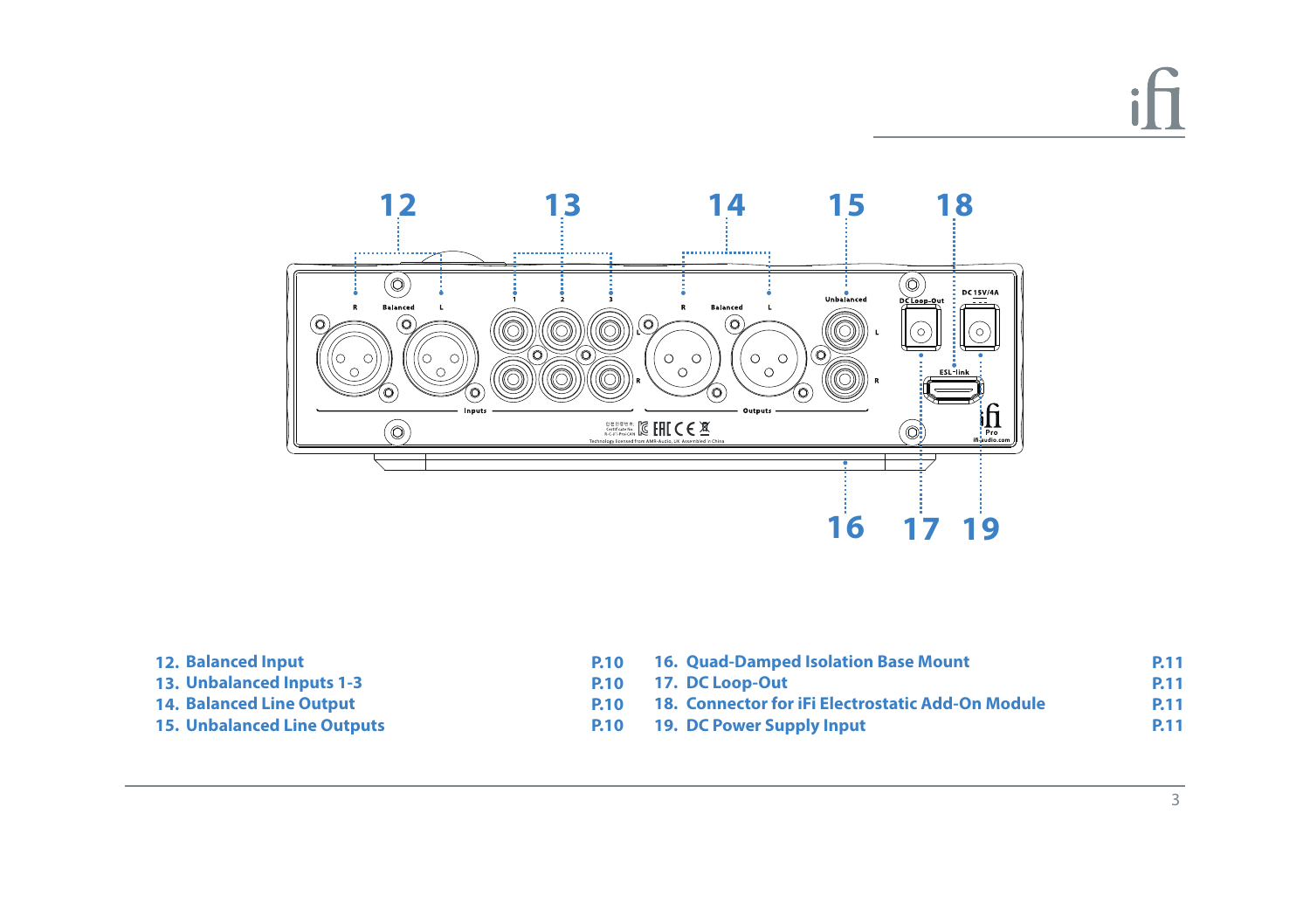#### **LED Logo 1.**

Warming-up: Orange (flashing) Tube/Tube+ mode: Orange Solid-State mode: White Protection: Red

*Tip: See Section 5 for details of the different operation modes.* 

#### **Power Switch 2.**

ON/OFF.

*Note: When switched on, the Pro iCAN Signature will go through a warm-up sequence of 45 seconds before it is operational.*

### **Input Selector 3.**

Input 1-3: RCA, single-ended. Input balanced: XLR, balanced.

*Tip: Even if single-ended RCA inputs are used with balanced outputs, the Pro iCAN Signature will still operate in fully-balanced mode for the highest sound quality.*

#### **Bass Correction System 4. ®**

Different recordings and different headphones exhibit different frequency responses. **X**Bass® is an analogue signal processing (ASP) circuitry. It is sonically superior to Digital Signal Processing (DSP) systems. **XBass®** is tailored to correct the bass deficiency in the headphone/loudspeaker and achieve the desired level. It is NOT a traditional tone or loudness control. The maximum boost is 12dB and the frequency at which this maximum boost is achieved is as follows: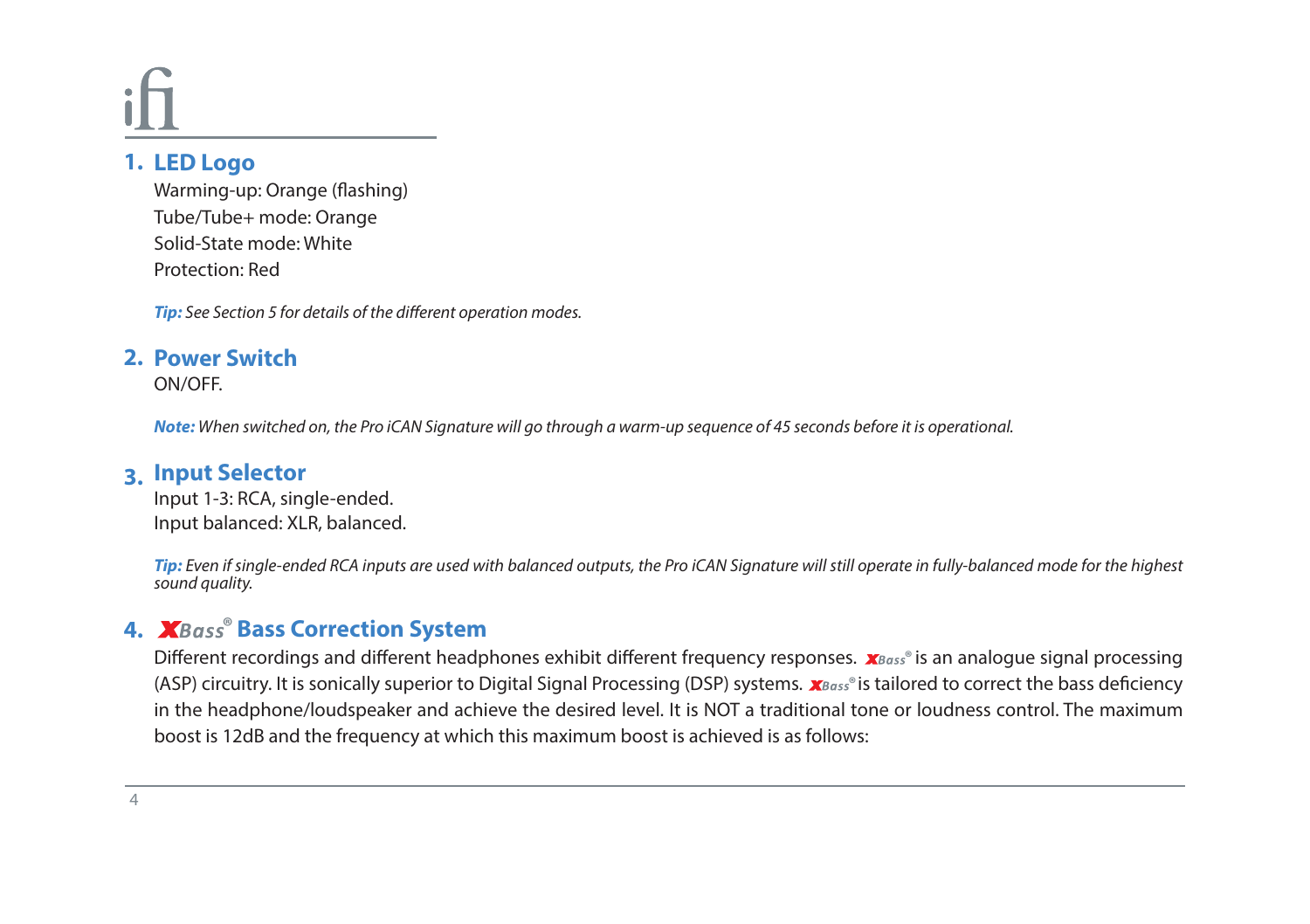- OFF: XBass<sup>®</sup> is disabled (this allows the 'direct' sound to be enjoyed).
- **10Hz:** for headphones/loudspeakers missing only the very lowest bass (below 40Hz).
- **20Hz:** for headphones/loudspeakers missing some bass (below 80Hz).
- **40Hz:** for headphones/loudspeakers missing substantial bass including some mid-bass (below 160Hz).

 $\blacksquare$  *Note: Please be careful with the*  $\mathbb{X}$ *Bass* $^s$ *settings especially at high gain and high volume control settings, as even the most power-hungry headphones may be damaged by the power of the Pro iCAN Signature.* 

*Tip: The circuit is designed to correct dierent levels of bass deciency inherent in many headphones/loudspeakers. It is NOT a gimmick to add*  **®***articial bass to recordings. Great care has been taken in the design to ensure there is no degradation of sound quality.*

#### **5. Operation Modes (Solid-State/Tube/Tube+)**

#### **The Pro iCAN Signature has 3 operation modes:**

- **Solid-State mode:** is a pure, solid-state circuit and uses J-FETs and is fully-discrete Class A.
- 白 **Tube mode:** 2 x NOS GE5670s are engaged with the J-FET circuitry switched out for valve Class A operation.
- **Tube+ mode:** reduces negative feedback to a minimum. As a result, a greater amount of the tubes' natural harmonics are produced (Even Order harmonics dominate).

*Note: Upon switching between modes, there will be a brief mute as the circuit switches. To maximise tube life, the Pro iCAN Signature has a built-in*  intelligent monitor; after an extended period of operation in Solid-State mode, the tubes will switch off. If the tube circuit is shut-off, upon switching back to Tube/Tube+ mode, the tubes will need to warm up (as if the whole Pro iCAN Signature itself was powered up from OFF). Music will continue to *play via the Solid-State section until the tubes are fully activated.*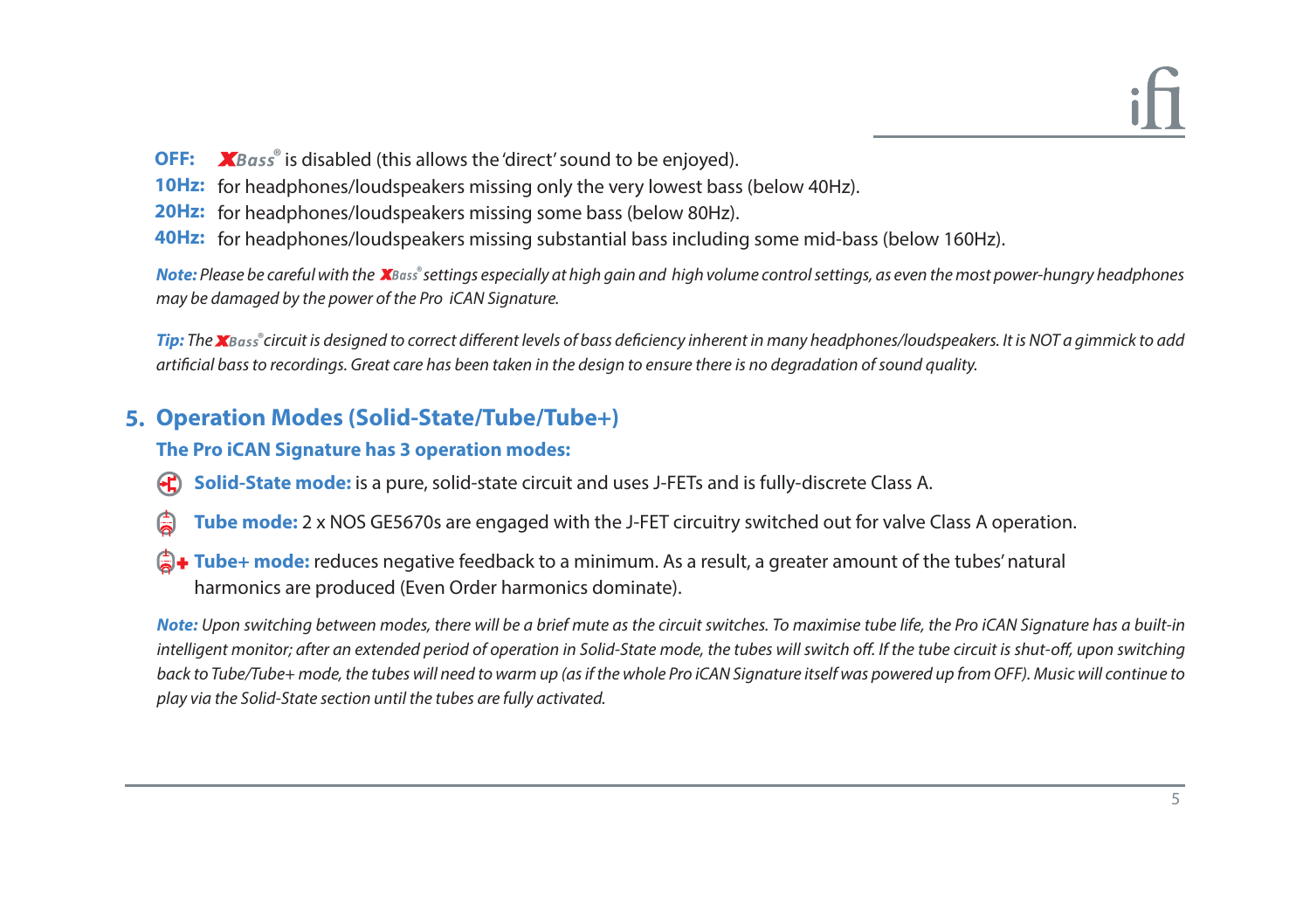*Tip: For the first time, one can enjoy both the sound of Solid-State and Tubes in a single package (rather than as an 'Effect Type' add-on within an otherwise conventional solid-state design) and be able to switch in real-time. For some recordings and headphones/loudspeakers, Solid-State may sound more lively. For others, Tube and Tube+ (especially Tube+) will sound more luxurious. Select the one that sounds best for that particular moment, be it the recording, the mood or even the weather. After all, enjoying music is an experience to be savoured and not a scientific research exercise.*

#### **6. Headphone Output Sockets**

6a. XLR 3 Pin x 2 (Balanced), 6.3mm x 2 (Balanced/Single Ended)

**Balanced:**   $XIR - 3 Pin x 2$ 6.3mm TRS x 2 (iFi SEC balanced system)

*Note: The iFi SEC (Single-Ended Compatible) balanced connection uses one 6.3mm jack for L-/R- (left jack) and the other for L+/R+ (right jack)*  with both sleeves being Ground (GND). This makes it directly compatible with standard non-balanced headphones. With the correct headphone *cable it allows a balanced connection using two 6.3mm plugs.*

#### **Single-Ended:**

6.3mm TRS x 2 (please use the right jack for unbalanced headphones. You can, however, drive two separate headphones simultaneously if you wish).

#### 6b. 3.5mm (Single Ended)

3.5mm TRS (with built-in iEMatch – output matched to high-sensitivity headphones).

#### 6c. XLR 4 Pin (Balanced)

XLR – 4 Pin Balanced.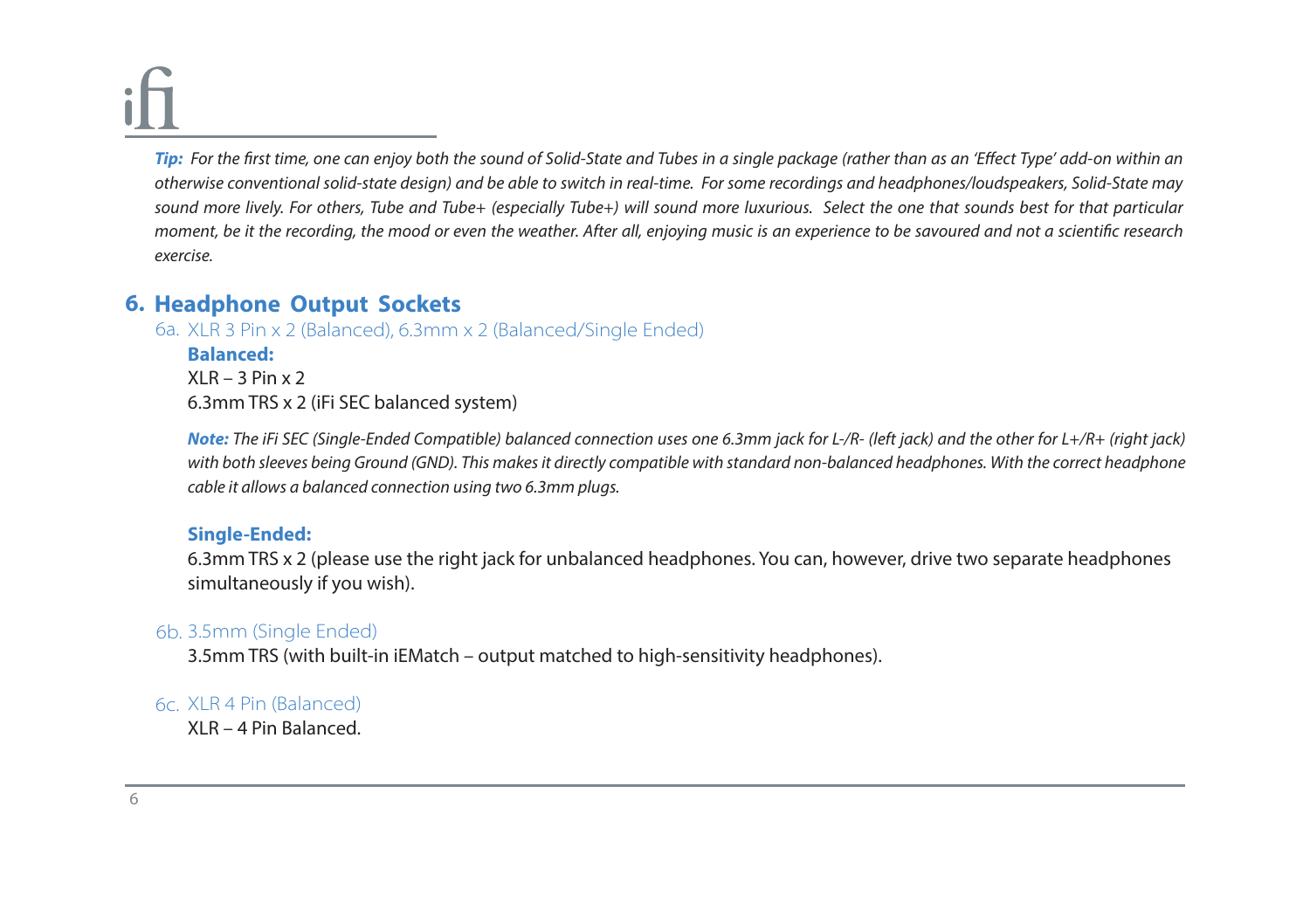#### 6d. 4.4mm (Balanced, TRRS standard)

4.4mm TRRS Balanced headphones.

*Tip: If possible, always use balanced headphones to take full advantage of the true balanced nature of the Pro iCAN Signature circuitry.*

# **Holographic for Headphones® / Holographic for Loudspeakers® Systems 7.**

There are two separate Analogue Signal Processing (ASP) matrix circuits that switch automatically between headphone and loudspeaker use.

*Note: When using the headphone outputs, the 32* **Holographic matrix for headphones is engaged. When using the line outputs (RCA/XLR), the 30** Holographic matrix for loudspeakers is engaged.

#### For Headphones: (Headphone Outputs)

Holographic for Headphones® is an analogue matrix to 'undo' the negative sonic impact of headphone listening with recordings that were originally made for loudspeakers (as is the case for >95% of recordings). When listening with headphones this 'In Head Localisation' (sound is 'located' in the centre of one's head) can often lead to listening fatigue and possibly even a little nausea.

- i. **OFF**: 32 Holographic is disabled (this allows the 'direct' sound to be enjoyed).
- ii. **30° Loudspeaker Angle:** This matrix simulates a narrow loudspeaker placement (e.g. loudspeakers either side of a large computer monitor or in a car) and can also be used for recordings that have been artificially enhanced for spaciousness or early 'Ping-Pong' type stereo recordings.
- iii. 60° Loudspeaker Angle: This matrix simulates traditional 'textbook' loudspeaker placement in an equilateral triangle.
- **90˚ Loudspeaker Angle:** This matrix simulates a wide loudspeaker placement favoured by some audiophiles. It may also iv. be used to enhance recordings that lack spaciousness (some minimalist 'single point' recordings fall into this group).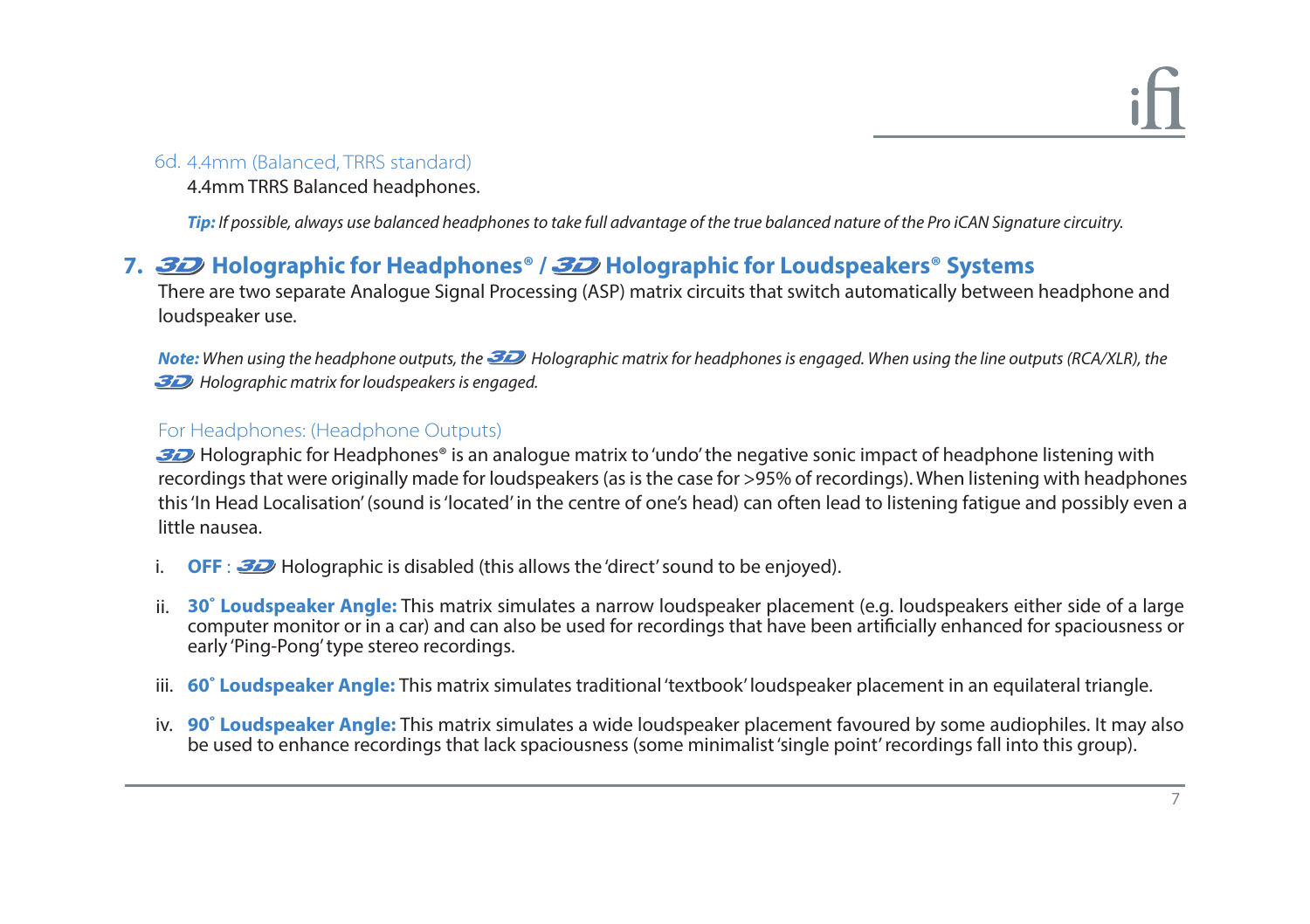*Tip: Holographic for Headphones*® *is not based on a standard cross-feed system, as found in some high-end headphone* amplifiers. Many so called '3D systems' are usually DSP based. This artificially effects the sound and adds unwanted reverb in order to simulate a *'spacious' type of sound.* 

It's true that traditional cross-feed tends to produce an 'out of head' sound, but with much diminished spatial components and a narrower *soundstage, sometimes almost approaching mono. Most DSP based 3D designs produce an unnatural, echo-like sound, which may initially be impressive, but soon becomes tiring.*

By contrast, **3D** Holographic for Headphones<sup>®</sup>, provides not only 'out of head' placement of the sound sources, but renders the whole 3D sound field in a manner that strongly parallels listening to loudspeakers in a normal room, all achieved without the added reverb. This is the first system in *commercial production to achieve this.*

#### For Loudspeakers: (Line Outputs)

The  $\mathcal{Z}$  Holographic for Loudspeakers® is an analogue matrix circuit that has two distinct functions. It

- 1. Corrects the fundamental spatial distortion in stereo recording
- 2. Increases the width of the apparent soundstage beyond the width dictated by the loudspeaker placement
- **OFF:** 30 Holographic is disabled (this allows the 'direct' sound to be judged). i.
- ii. +: This matrix corrects ('+') the spatial distortion caused by the recording/mixing/mastering process and restores the original width of the soundstage. This is the recommended **default**setting if the loudspeakers are already ideally placed for imaging.
- iii. 30<sup>°</sup>+: This matrix corrects ('+') the spatial distortion caused by the recording/mixing/mastering process and adds an approximate **30˚** to the apparent width of the soundstage. Thus, loudspeakers with narrow placement (e.g. loudspeakers closely located either side of a TV set) can offer a soundstage that extends beyond the left and right past the loudspeakers and is close to the ideal placement.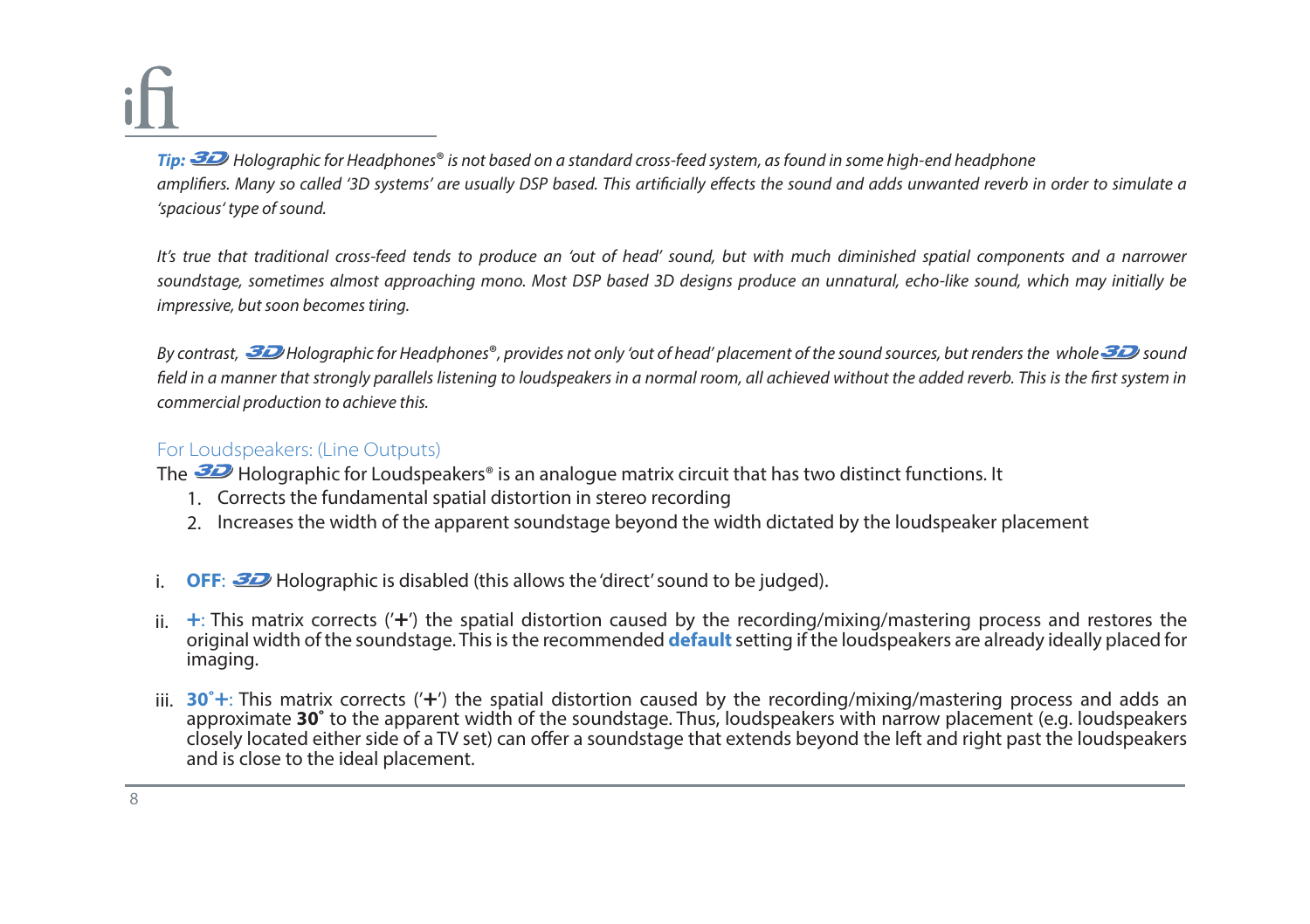iv. **60˚+**: This matrix corrects ('+') the spatial distortion caused by the recording/mixing/mastering process and adds an approximate **60˚** to the apparent width of the soundstage. This is close to the 'wide' placement preferred by some audiophiles.

*The 32* Holographic circuit for loudspeakers corrects a distortion of the 32 sound field caused by recording via microphones and playback via loudspeakers. This sound field distortion was first described by Alan Dower Blumlein (the inventor of Stereophonic sound) and corrected by *EMI in early 'Stereosonic' recordings.*

*However, the original Stereosonic circuit tended to result in a narrower soundstage than if recorded straight and often overcompensated distortion of the soundstage perspective. iFi's Holographic systems avoid this and instead, allow an expansion of the width of the sound stage.*

*Tip: These modes can also be used to enhance the imaging of recordings that offer poor spatiality.* 

#### **NOS GE5670 Tubes 8.**

New Old Stock 'Made in the USA' General Electric 5670 x 2.

*Tip: Each GE5670 tube has undergone a special rejuvenation process and the tube circuit is specially-designed for long life. This means the tubes*  should offer many years of enjoyment.

#### **Gain Selection 9.**

0dB (Default)/9dB/18dB.

*Tip: Use the lowest gain possible for the best sound. At normal listening levels, the volume control should be around 12 o'clock. Increase the gain if the 12 o'clock position does not provide satisfying listening levels.*

*Note: Please be aware that the Pro iCAN Signature can output >10V in Single Ended mode and over 20V in Balanced mode. For comparison, 20V is equal to 100W with a 4 ohm loudspeaker. These levels are very high and can damage many headphones and/or drive most*  amplifiers (if used as a line-stage) into very hard clipping. Damage to headphones and/or loudspeakers may result from excessively *high volume settings.*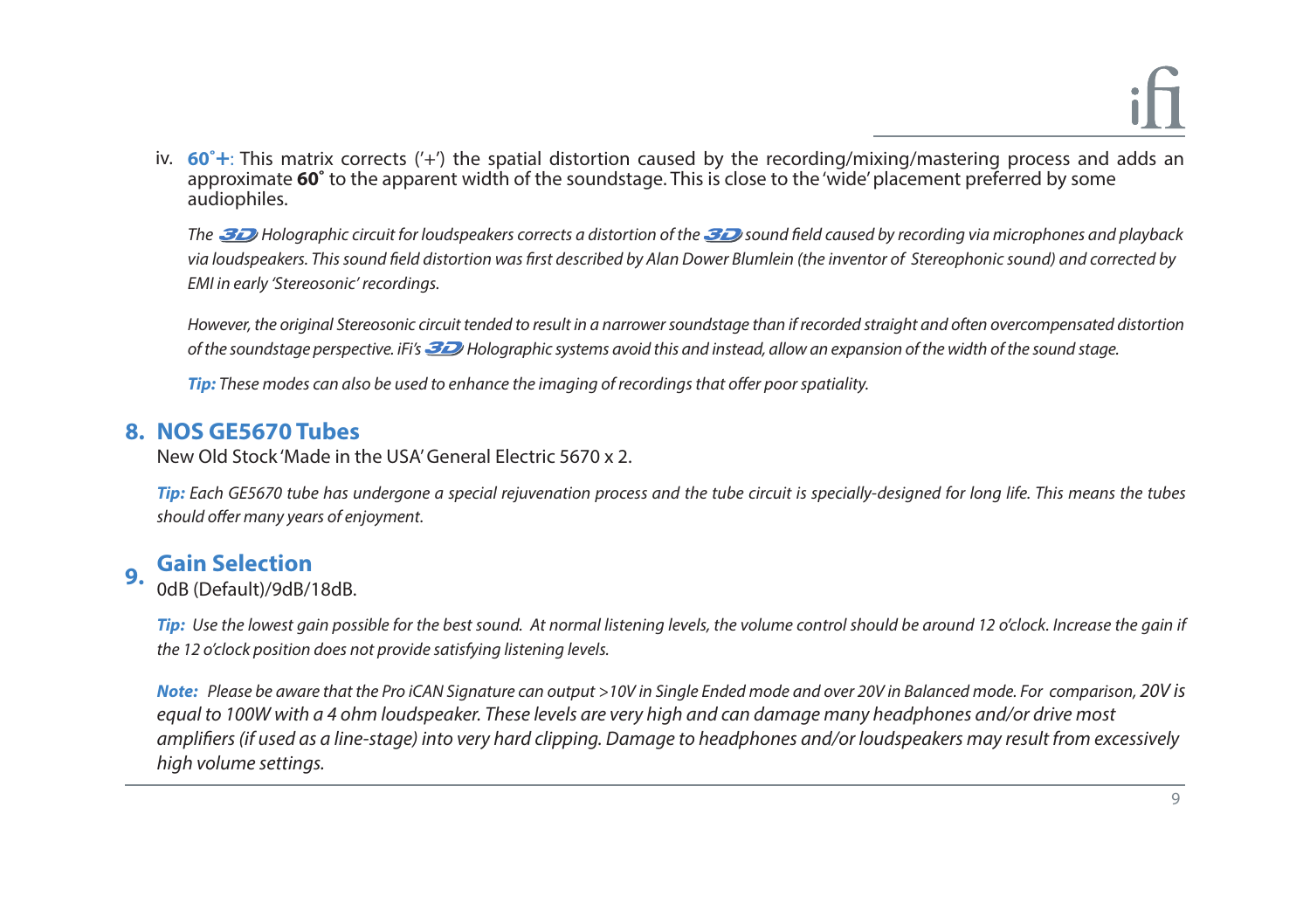#### 10. Volume Control

To control the volume.

*Tip: For loud but normal listening levels, the volume control should be between 10 and 2 o'clock. Adjust the gain upwards if the volume is unsatisfactory. If one cannot turn up the volume to even 10 o'clock (at the lowest gain setting), please connect the headphone to the iEMatch embedded 3.5mm connections, which are matched to high-sensitivity headphones such as in-ear-monitors and other high-sensitivity modern headphones designed to operate from portable devices.*

# **11. IR Remote Control**

Window for IR Remote Control receiver.

12. **Balanced Input** 

Balanced/XLR x 1.

- **Unbalanced Inputs 1-3 13.**   $RCAs \times 3$ .
- 14. **Balanced Line Output**

Balanced/XLR Output.

**Unbalanced Line Outputs 15.** RCA Outputs.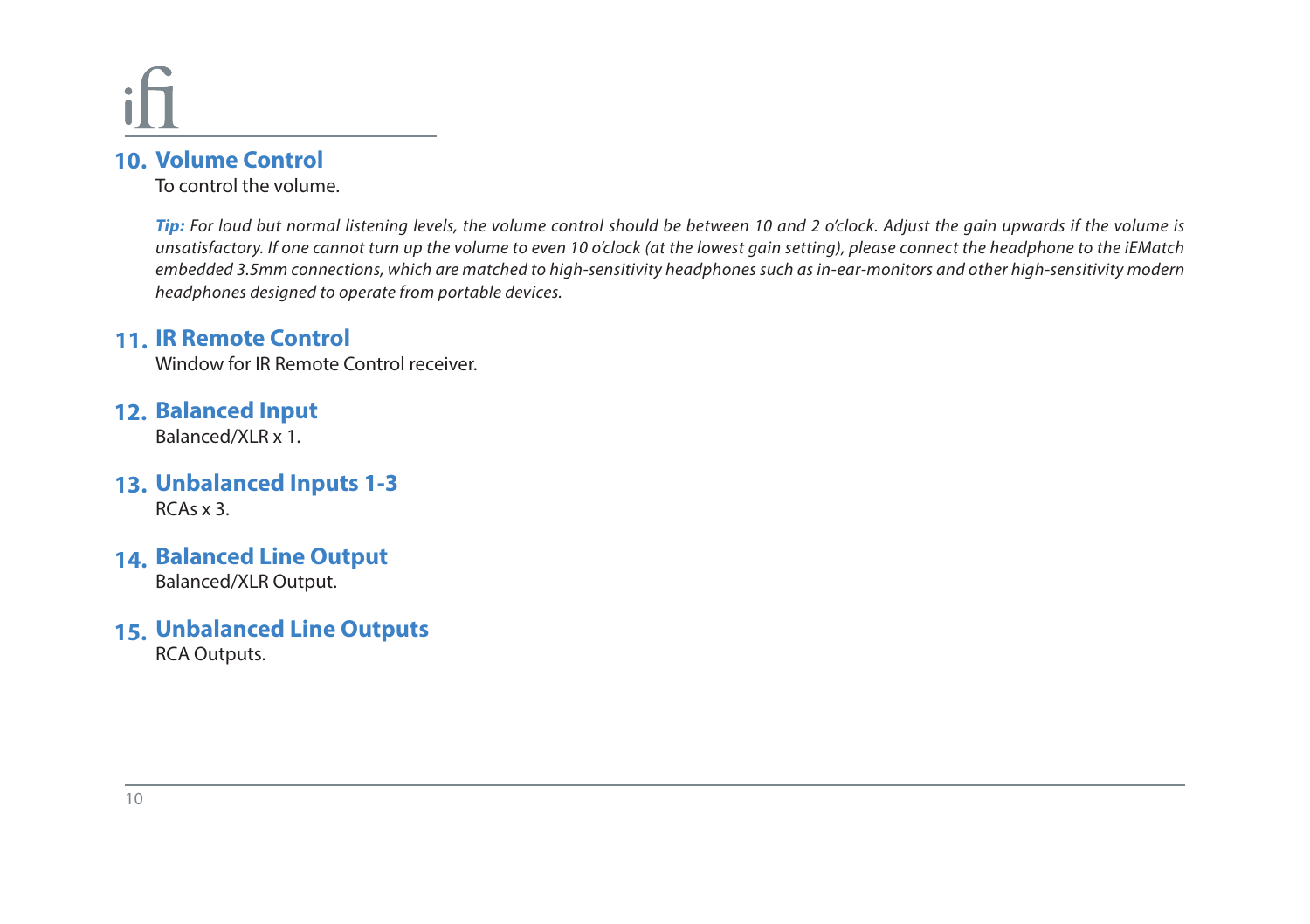### **16. Quad-Damped Isolation Base Mount**

Base support, please set the Pro iCAN Signature on a flat surface.

*Tip: The Quad-damped Isolation Base Mount was specially-designed to provide the ultimate vibration damping control and electromagnetic shielding. It consists of a custom quad-layer sandwich; dual layer elastomers (silicone layer and copolymer of ethylene and vinyl acetate layer), and a dual-layer of metal alloy (aluminium alloy layer and ferrous alloy layer nished with special honeycomb coating).*

*Together with the variable (golden ratio) thickness chassis, the chassis resonance is optimally distributed and minimised.*

#### 17. DC Loop-Out

DC loop through for use with Pro iCAN Signature add-ons (eg. iFi Pro iESL).

#### 18. Connector for iFi Pro iESL

This is only for connection with the iFi Pro iESL Electrostatic Headphone Energiser. DO NOT CONNECT ANY OTHER EQUIP-MENT!

#### **19. DC Power Supply Input**

15V/4A DC Power input.

*Tip: Any 9v to 18v DC power source with a minimum 60VA rating can be used with the Pro iCAN Signature (including vehicular, RV and boat based 12V DC power). The Pro iCAN Signature uses double-conversion power supplies that make it impervious to power supply noise and related problems.*  However, we strongly recommend the use of the included iPower Elite. It offers the latest in power supply technology and is better and cleaner than *battery and aftermarket linear power supplies.*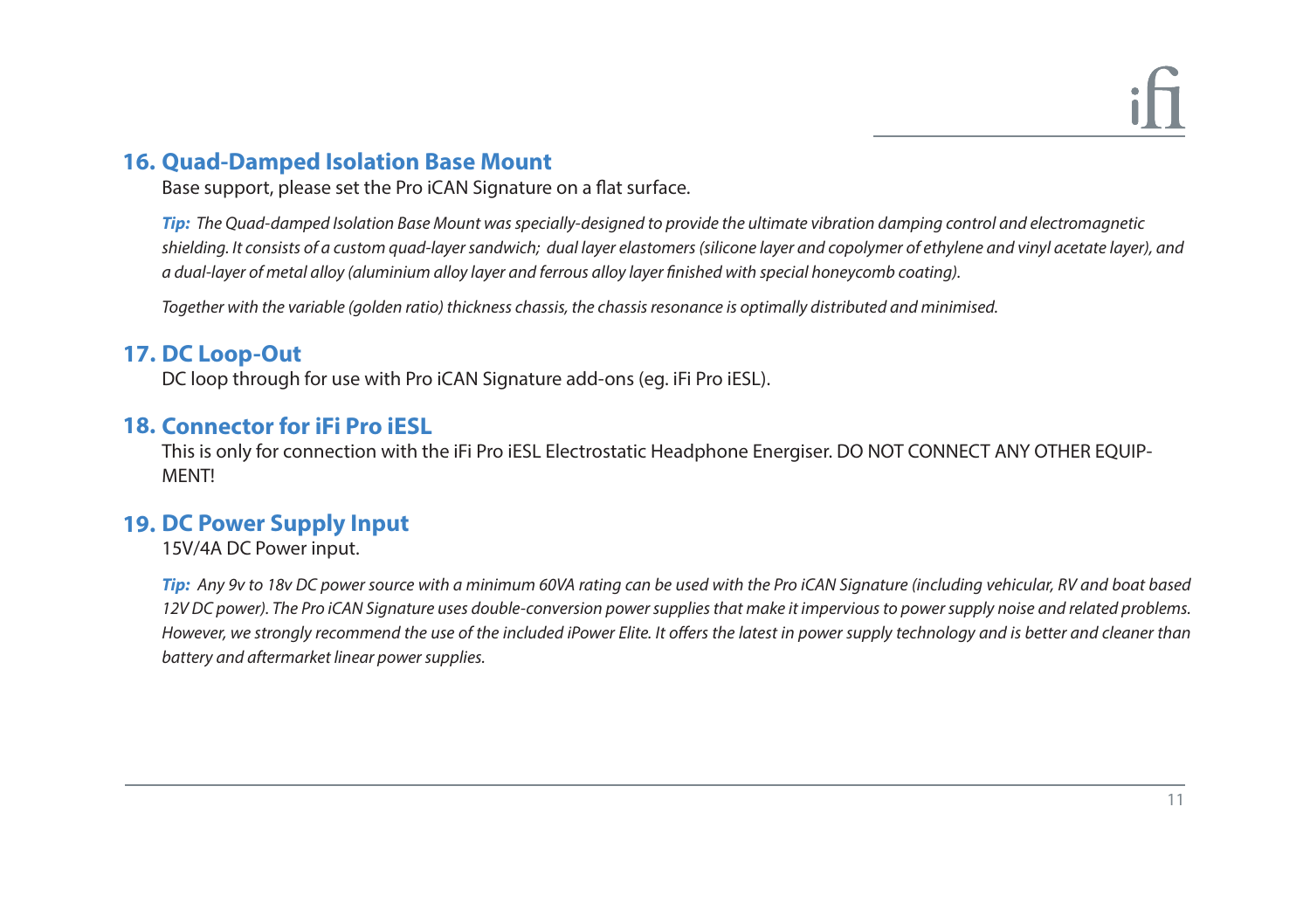#### **Design Notes from the AMR/iFi Research & Development department:**

- The Pro iCAN Signature circuit is fully-balanced with completely equal circuit sections for Positive (Hot) and Negative (Cold) signal phase of each channel. The volume control is a 6-way motorized ALPS type, 4 tracks are used to adjust the volume for the balanced signal, the other two are used for monitoring the volume control operation.
- Maximum Output is > 20V in balanced mode, > 10V in single ended mode, maximum peak current is 1.4A for Single-Ended Headphone connections and 0.7A for Balanced Headphone connections. The continuous output current is limited by protection circuitry that only engages in case of sustained overload. A short term sustained output of around 14,000mW (14 VA) is possible in Balanced operation.
- The amplifier audio circuit is a development of iFi's revolutionary 'TubeState' design. It is fully discrete, fully-balanced with either tube or J-FET input switchable, bipolar second stage and MOSFET-buffered bipolar class A Power stage (with Class AB for low impedance headphones at very high levels). The resulting circuit may be best described as 'tri-brid' where each device is used to greatest sonic advantage while minimising any drawbacks. Furthermore, the circuit is pure DC coupled to avoid using any sonically-degrading coupling capacitors.
- Frequency response (0.5Hz -500kHz @ 0dB), noise (-142dB @ 0dB) and distortion (0.0008% @ 0dB) depend on gain and on which input device is selected. However (generally speaking), the levels of noise and distortion, especially in balanced operation challenge the limits of the Audio Precision test system.
- The XLR and RCA outputs on the back offer full preamplifier function, but are not switched off if headphones are connected. Nonetheless, the Pro iCAN Signature should be used either as preamplifier or headphone amplifier, as generally a mixed use setup is not recommended.
- The  $32$  Holographic matrices are tightly integrated into the signal circuit. Not only is there no use of DSP and the linked AD/DA conversion, there are also no additional active elements.
- If disabled, the passive elements (resistors, capacitors and inductors) that form the analogue matrix are completely removed from the circuit, so the fidelity of the signal in 'OFF' remains unaffected.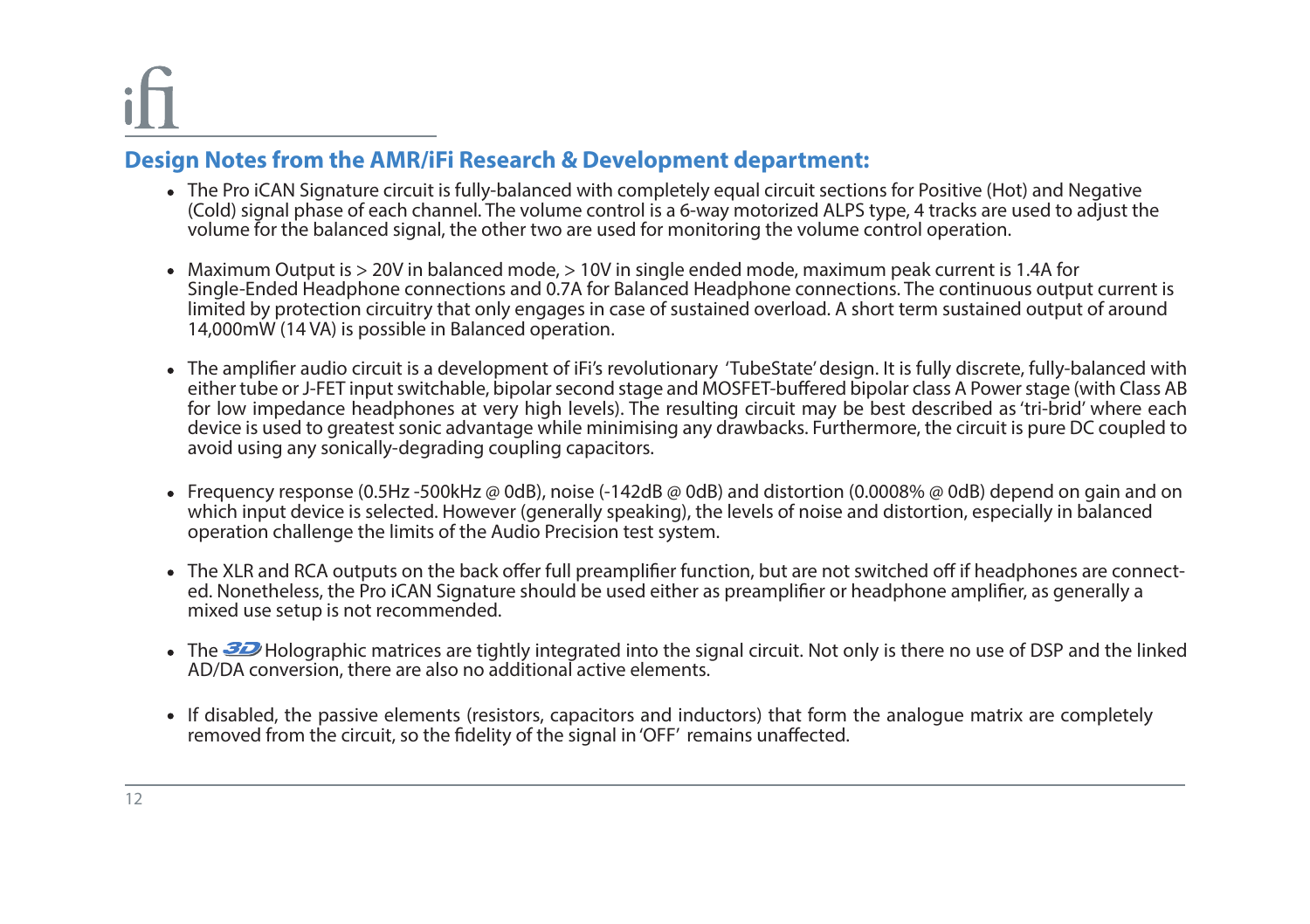• If enabled, the 32 Holographic matrix fundamentally re-shapes the transfer function of the actual amplifying circuit to do its job. So again, the fidelity of the signal is as if the 30 Holographic matrix was designed integral to the circuit. This is a highly-unusual design, as normally signal processing functions add extra circuits to the main amplification circuit. Such additional circuitry cannot but negatively impact sound quality when in use and often even when disabled.

#### **Specifications:**

| Gain:                                                | 0dB, 9dB and 18dB user-selectable           |                  |  |  |  |
|------------------------------------------------------|---------------------------------------------|------------------|--|--|--|
| <b>Frequency Response:</b>                           | 0.5Hz to 500kHz(-3dB)                       |                  |  |  |  |
| <b>THD &amp; N:</b>                                  | <b>Balanced</b>                             | S-E              |  |  |  |
| Solid-State                                          | ≤0.0015%                                    | ≤0.005%          |  |  |  |
| Tube                                                 | ≤0.002%                                     | ≤0.005%          |  |  |  |
| Tube+                                                | ≤0.012%                                     | ≤0.2%            |  |  |  |
| SNR:                                                 | >147dB(A)                                   | >137dB(A)        |  |  |  |
| <b>Output Power:</b>                                 | >14,000mW (@ 16Ω)                           | >4,800mW (@ 16Ω) |  |  |  |
| <b>Output Voltage:</b>                               | $>$ 23V (@ 600 $\Omega$ )                   | >11.5ν (@ 600Ω)  |  |  |  |
| Input voltage:                                       | DC 9V/6.7A – 18V/3.35A (Pro iDSD Signature) |                  |  |  |  |
| Input voltage:                                       | AC 85 - 265V, 50/60Hz (iPower+)             |                  |  |  |  |
| <b>Power consumption:</b>                            | < 22W idle, 50W max.                        |                  |  |  |  |
| <b>Dimensions:</b>                                   | 213 x 193 x 63 mm                           |                  |  |  |  |
|                                                      | $6.2" \times 3.9" \times 1.4"$              |                  |  |  |  |
| Net weight:                                          | 1.93 kg (4.3 lbs)                           |                  |  |  |  |
| <b>Warranty period:</b>                              | 12 months                                   |                  |  |  |  |
| Specifications are subject to change without notice. |                                             |                  |  |  |  |

Test conditions:

Gain = 0dB, 0.775V(0dBu) with 300 Ohm load unless stated otherwise SNR Balanced re 23V, SNR SE re. 11.5V